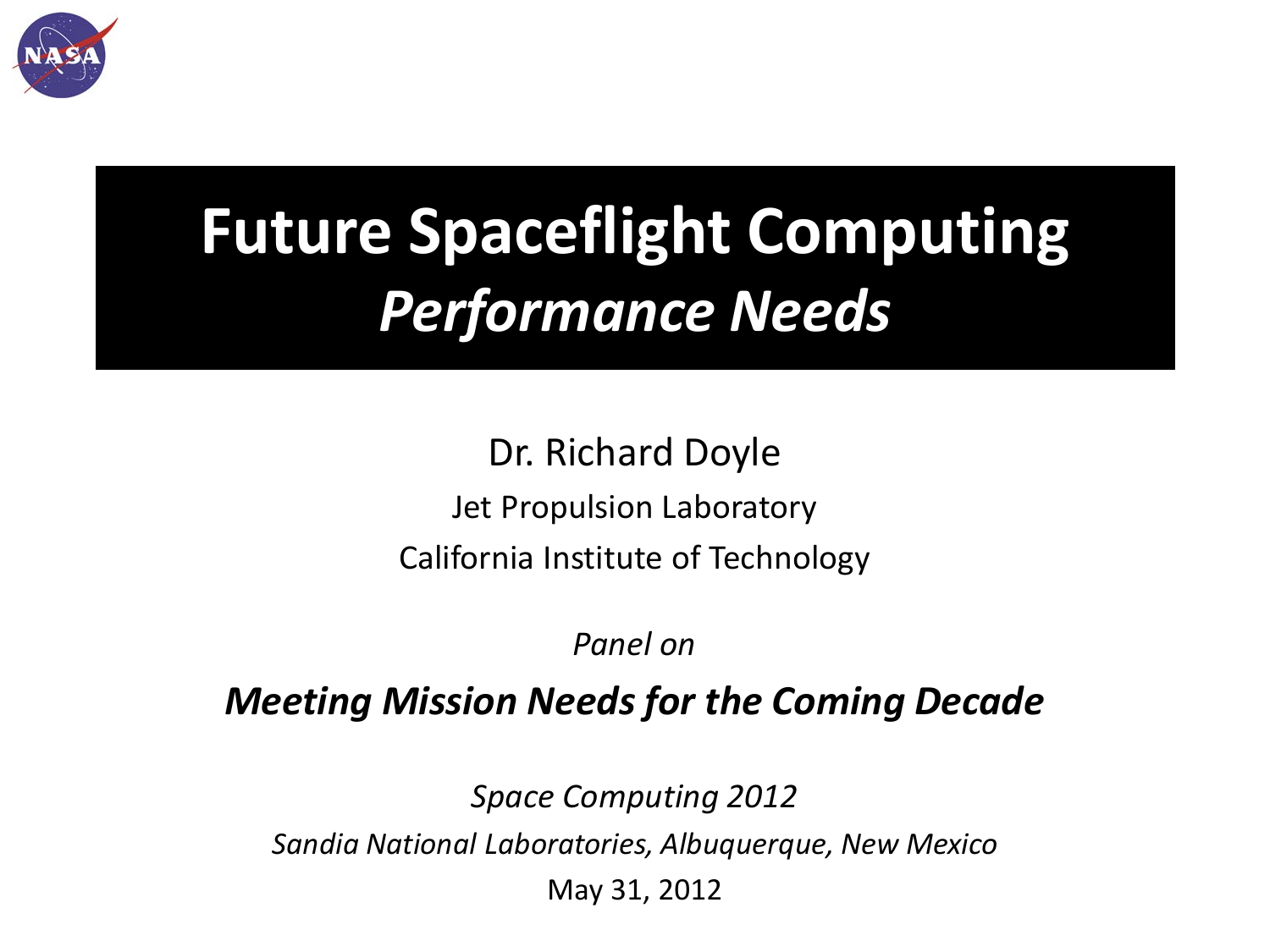## The Need

*There are important future planetary mission scenarios that today cannot be accomplished robustly and cost-effectively*

- Flight computing capability has not kept up with the needs of current and future planetary missions
- Many current NASA missions use the 1990s era RAD750
- Future planetary missions are pushing further into remote and uncertain environments, which results in unique and extreme requirements for operating safely while increasing science return
- Planetary Mission Scenarios
	- Entry, Descent & Landing
	- Small Body Proximity Operations
	- Fast Surface Mobility
	- Surface Science During Traverse
	- Onboard Data Product Generation
	- Science Event Detection and Response





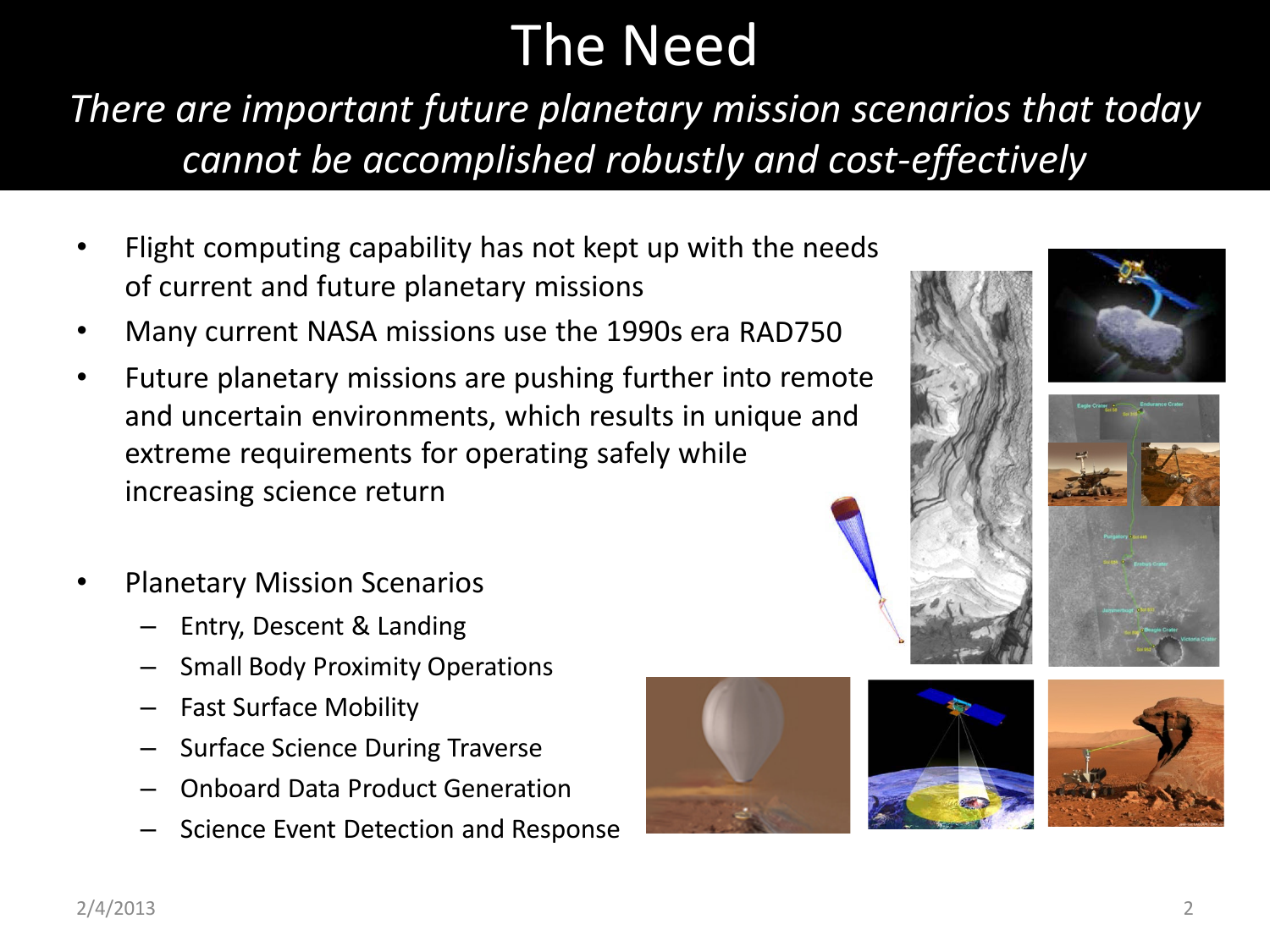## The Benefit

### *Enable new mission capabilities and increase science return*

#### • *Entry, Descent & Landing*

- Mars Program benchmarked algorithms for Terrain Relative Navigation (TRN) and Hazard Detection and Avoidance (HDA) as requiring six (6) dedicated RAD750s
- *Small Body Proximity Operations*
	- Similar real-time GN&C requirements, 5X less than EDL, but still beyond a RAD750
- *Fast Surface Mobility*
	- Remove computation as a limiting factor drive 10X faster or more, safely

#### • *Surface Science During Traverse*

- Continuous, concurrent science operations  $-$  "walk and chew gum at the same time"
- *Onboard Science Data Product Generation*
	- Decrease downlink requirement for high data rate instruments by several orders of magnitude

#### • *Science Event Detection and Response*

– Increase capture rate for dynamic, transient events (e.g., plumes, dust devils) from  $\sim$ 10% to  $\sim$ 75%, with no false identifications

#### 2/4/2013 **The Computing capability Computing Capability Computing Capability Computing Capability Computing Capability Computing Capability Computing Capability Computing Capability Computing Capability C Break the pattern of limiting science and mission scope to available**